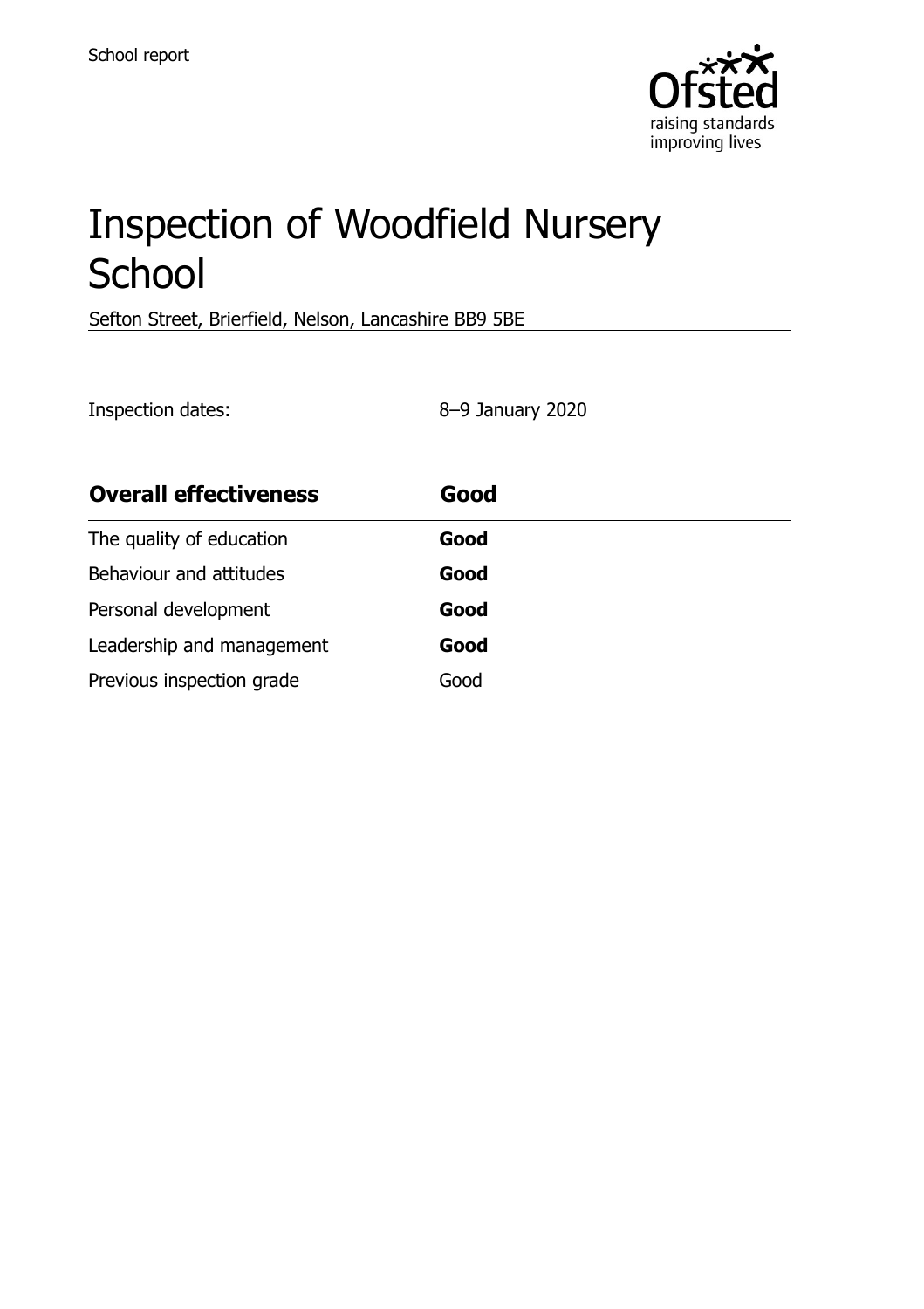

# **What is it like to attend this school?**

This school is a happy and caring place for all children. Many children have a limited knowledge of the English language when they start at the school. Leaders and staff provide a warm welcome for children, parents and carers. This ensures that children feel safe and secure and settle quickly into the school.

Leaders have high expectations for all children. They are clear about what they want children to achieve in readiness for school. Adults plan exciting activities across all areas of learning that capture children's interests. They make sure that all children can participate in these activities.

Children learn to share, to take turns and to play alongside and with each other. They develop important skills such as putting on their own coats, taking themselves to the toilet, and helping themselves to snacks. This helps them to become more independent and confident. Parents speak highly of the school. Staff keep them well-informed about how their children are doing.

Children are well protected from bullying. Adults teach children to be kind to each other. Children enjoy the praise they receive when they follow the simple rules and routines in the school. This encourages children to behave well throughout the day.

#### **What does the school do well and what does it need to do better?**

The ambitious curriculum ensures that children learn across all seven areas of learning. Leaders have made decisions about the order in which children develop their skills and knowledge. They have organised the curriculum to make sure that children build on what they already know and can do.

Most children at Woodfield are learning English as an additional language. The welldesigned curriculum enables almost all children to achieve well, including those who are disadvantaged. Occasionally, individual targets for some children with special educational needs and/or disabilities (SEND) are not clear or precise enough. When this happens, it slows their learning down.

Developing children's love of reading is a high priority at this school. Children enjoy listening to their favourite stories. They are able to remember the main events and characters' names. Adults are skilled storytellers. They bring stories to life. For example, children were captivated when adults acted out the story, 'Owl Babies', complete with owl-like noises.

Children are taught phonics right from the start. Adults plan activities that build up children's ability to hear sounds. Children learn to apply these good listening skills to hear the sounds that letters make in words.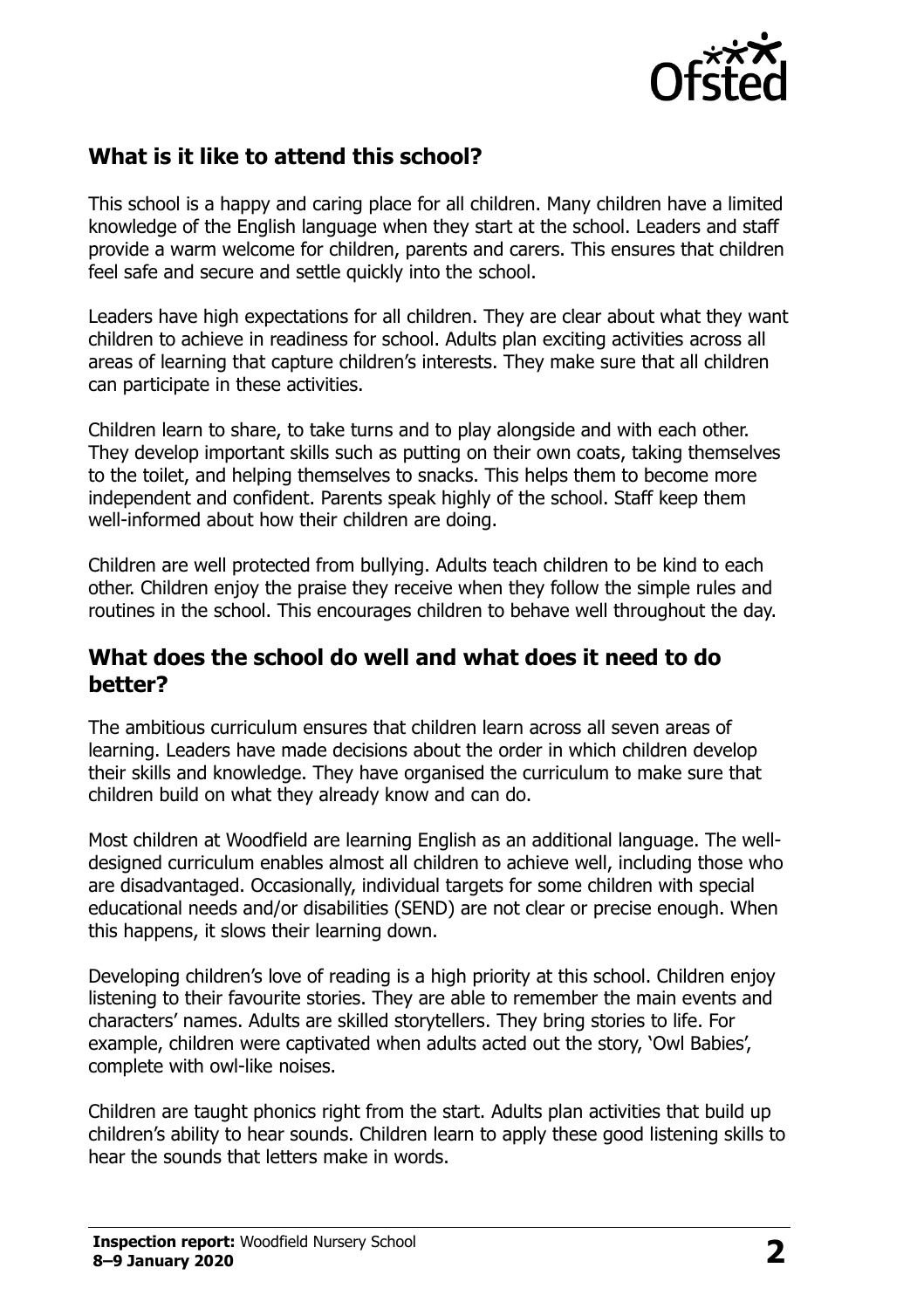

Adults make sure that children have many opportunities to develop their mathematical skills. For example, as they play, children count in sequence and identify shapes in the environment, both indoors and outside.

The curriculum provides exciting activities that develop children's understanding of the world. For example, during the inspection, children handled ice and observed how it melted in their classroom water tray. These experiences help children to become curious learners who want to find out more.

Provision for children's personal, social and emotional development is strong. Adults encourage children to become independent learners. For example, they make sure children know where to find things, and how to put them away when they have finished. Children learn to make choices for themselves. For example, they have the freedom to choose when they want to play outdoors. If it is raining, children are suitably clothed in wellingtons and waterproofs to ensure the rain does not disrupt their play. Skilled bilingual staff provide sensitive support for children new to the English language. This helps them to feel confident and to participate fully.

Adults have high expectations for children's behaviour. They make these expectations clear using language that the children understand easily. This ensures that children know what to do. For example, they know when it is time to stop playing and to tidy up, or to listen carefully. Bilingual staff translate adults' expectations for behaviour into children's home languages. Children are keen to learn and poor behaviour rarely disrupts learning.

Leaders have worked hard with parents to improve children's attendance at school. However, too many children are absent from school for long periods of time. Some of these children miss many weeks of learning. When this happens, they lose confidence, and struggle to catch up.

Leaders provide a varied range of activities for children that broaden their experiences and develop their life skills. For example, staff take children on visits to the library and the shops, to learn more about their community. Children learn about other faiths and cultures in ways that they can understand. These experiences help to prepare them for life in modern Britain.

### **Safeguarding**

The arrangements for safeguarding are effective.

Leaders and governors have made sure that the school is a safe place for children. They provide a range of training for staff relating to safeguarding issues. This helps staff to be vigilant for signs of harm to children.

Governors and leaders follow safe practices for recruiting new staff. They carry out important checks to make sure that staff are suitable to work with children.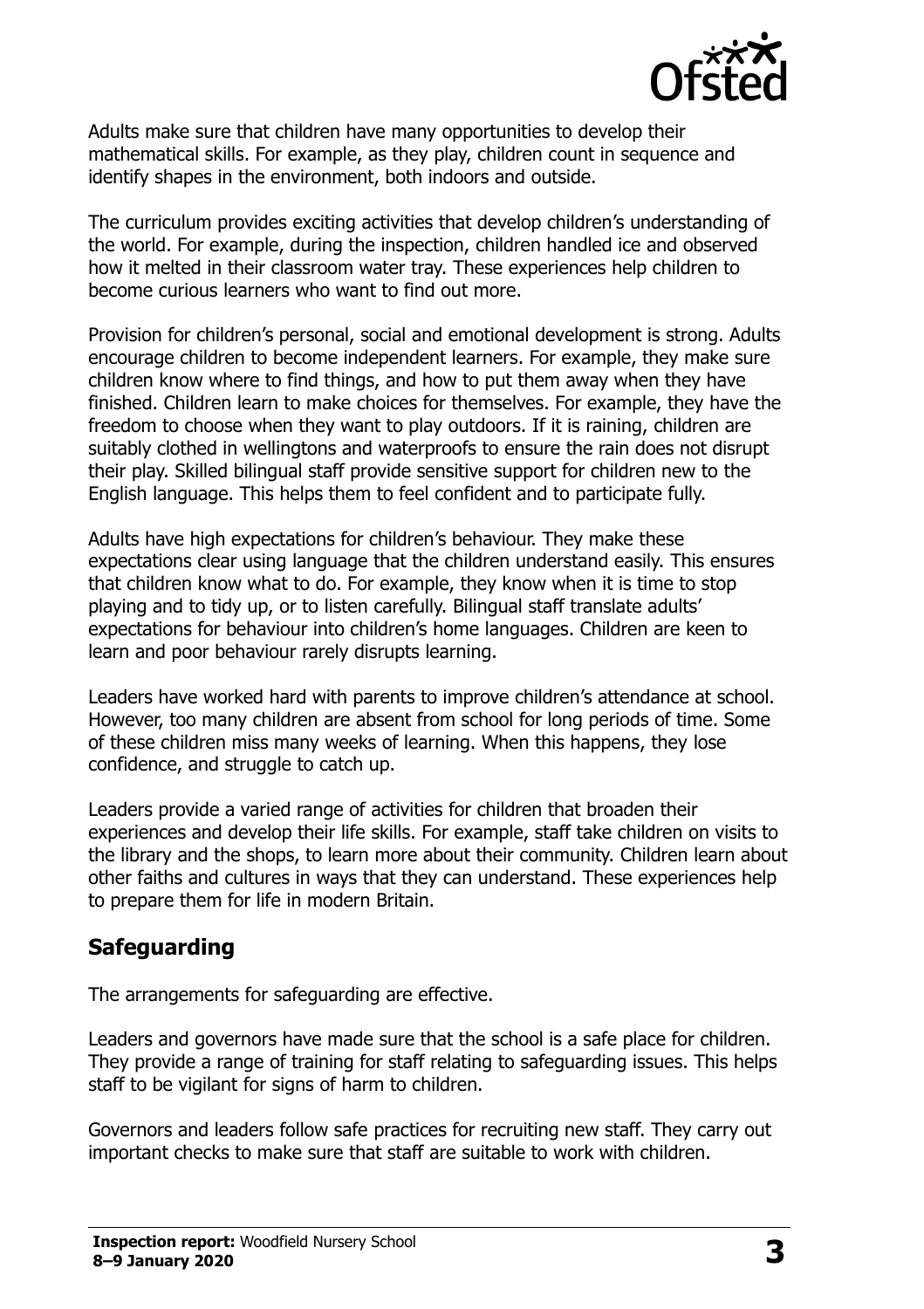

Staff teach children about using the internet safely, in ways that are appropriate to their age. Children know who to ask for help if they need it.

# **What does the school need to do to improve?**

# **(Information for the school and appropriate authority)**

- Leaders make sure that children with SEND are included in all activities. However, on occasions, the individual plans for some children with SEND lack precision. The targets in those plans are not specific or detailed enough to enable adults to provide for the small steps in children's learning, or to check children's progress towards their targets. Leaders need to ensure that the plans for all children with SEND are more specific and individualised, so that adults can better support their learning and development.
- Although attendance at school is not compulsory, too many children are absent from school persistently. These children sometimes struggle to regain the confidence they had gained, and to catch up with the important learning they have missed. Leaders need to think of more innovative ways of encouraging and supporting children to come to school regularly. This is so that attendance does not impede children's learning and development.

# **How can I feed back my views?**

You can use [Ofsted Parent View](http://parentview.ofsted.gov.uk/) to give Ofsted your opinion on your child's school, or to find out what other parents and carers think. We use Ofsted Parent View information when deciding which schools to inspect, when to inspect them and as part of their inspection.

The Department for Education has further quidance on how to complain about a school.

If you are the school and you are not happy with the inspection or the report, you can [complain to Ofsted.](http://www.gov.uk/complain-ofsted-report)

# **Further information**

You can search for [published performance information](http://www.compare-school-performance.service.gov.uk/) about the school.

In the report, '[disadvantaged pupils](http://www.gov.uk/guidance/pupil-premium-information-for-schools-and-alternative-provision-settings)' refers to those pupils who attract government pupil premium funding: pupils claiming free school meals at any point in the last six years and pupils in care or who left care through adoption or another formal route.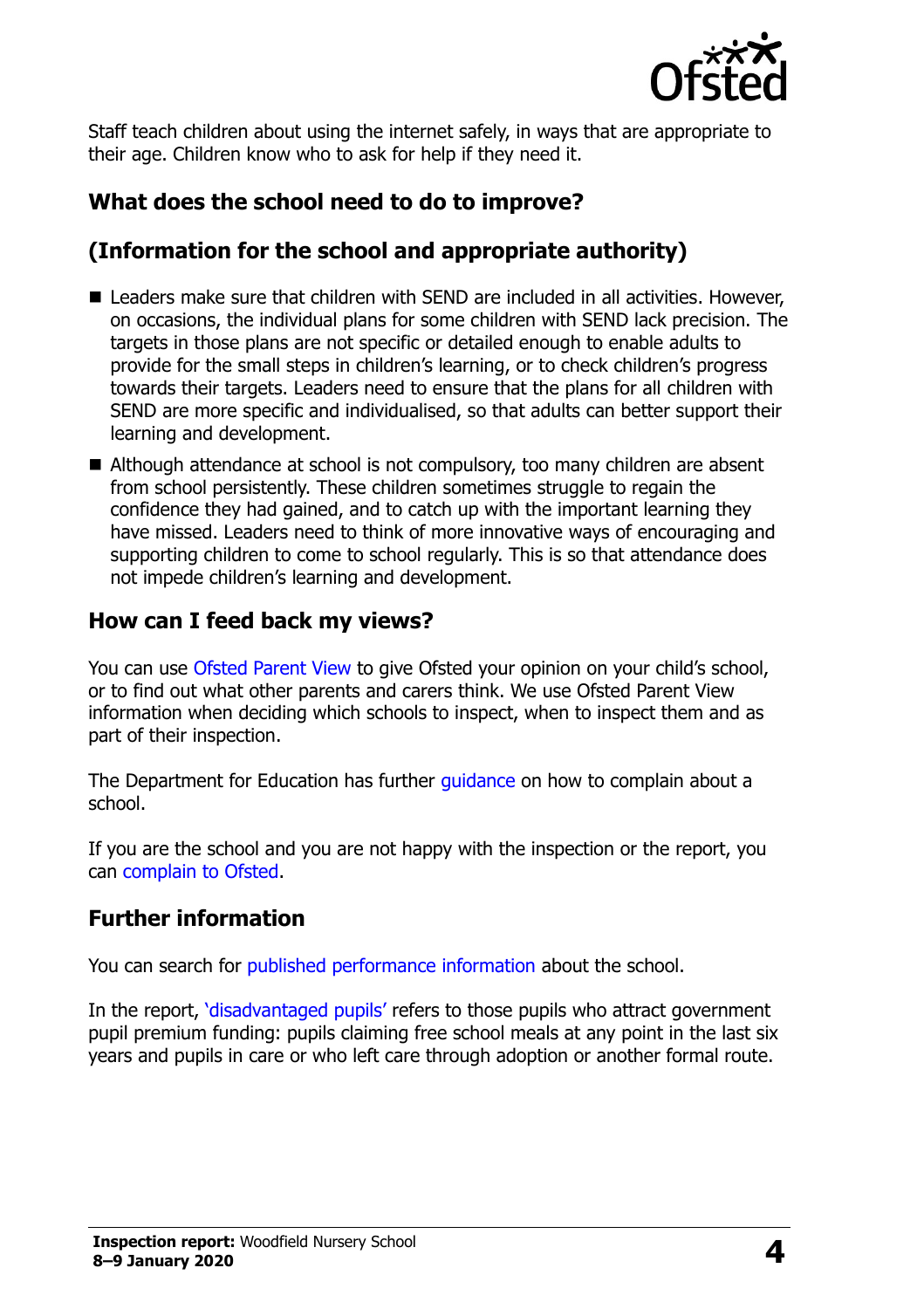

# **School details**

| Unique reference number             | 119088                                                               |
|-------------------------------------|----------------------------------------------------------------------|
| <b>Local authority</b>              | Lancashire                                                           |
| <b>Inspection number</b>            | 10057971                                                             |
| <b>Type of school</b>               | <b>Nursery</b>                                                       |
| <b>School category</b>              | Maintained                                                           |
| Age range of pupils                 | $2$ to 5                                                             |
| <b>Gender of pupils</b>             | Mixed                                                                |
| Number of pupils on the school roll | 101                                                                  |
| <b>Appropriate authority</b>        | The governing body                                                   |
| <b>Chair of governing body</b>      | Mrs Salma Waheed                                                     |
| <b>Headteacher</b>                  | Angela Towers                                                        |
| Website                             | www.woodfield.lancs.sch.uk                                           |
| Date of previous inspection         | 8 February 2018, under section 8 of the<br><b>Education Act 2005</b> |

# **Information about this school**

A new chair of the governing body has been appointed since the last inspection.

### **Information about this inspection**

We carried out this inspection under section 5 of the Education Act 2005.

- We met with members of the governing body, senior leaders, subject leaders and staff.
- The lead inspector met with a representative from the local authority.
- We spoke with some parents at the beginning and end of the school sessions. We also took account of six responses to the online questionnaire, Parent View, and to the free-text questionnaire.
- We checked on safeguarding procedures and scrutinised documentation relating to safeguarding.
- We observed children's behaviour around school and looked at the school's information relating to attendance.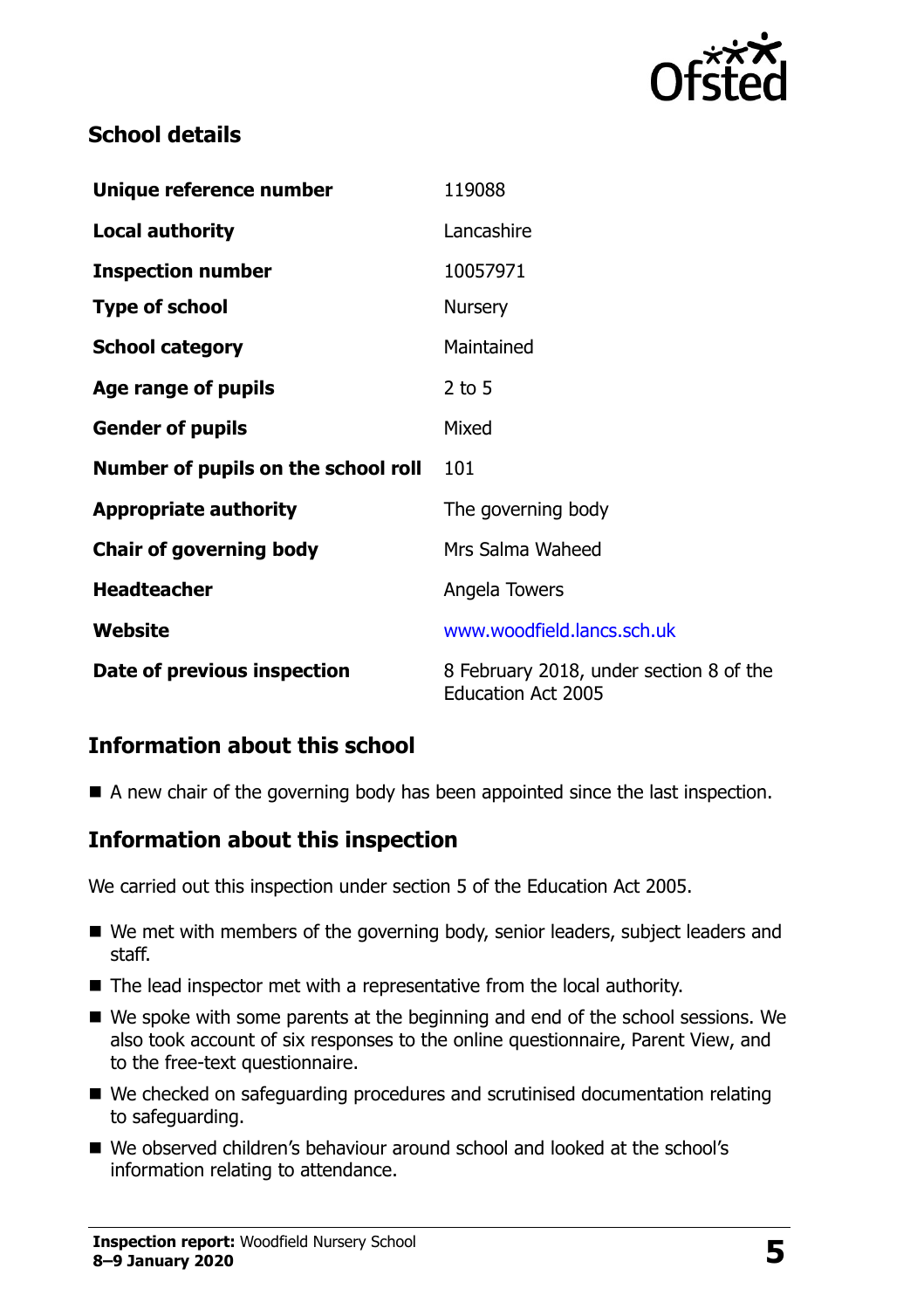

- We considered a range of documentation, including leaders' self-evaluation, plans for improvement and minutes of governing body meetings.
- We considered the following areas of learning in-depth as part of the inspection: reading and phonics; mathematics; personal, social and emotional development; and understanding the world. Inspection activity in these subjects included: evaluation of leaders' curriculum planning; visits to lessons, including story times; scrutiny of children's learning journals; and discussions with subject leaders, teachers and teaching assistants. We chatted to children as they played.

#### **Inspection team**

Mavis Smith, lead inspector **Conservation Conservation** Ofsted Inspector

Lesley Curtis Ofsted Inspector